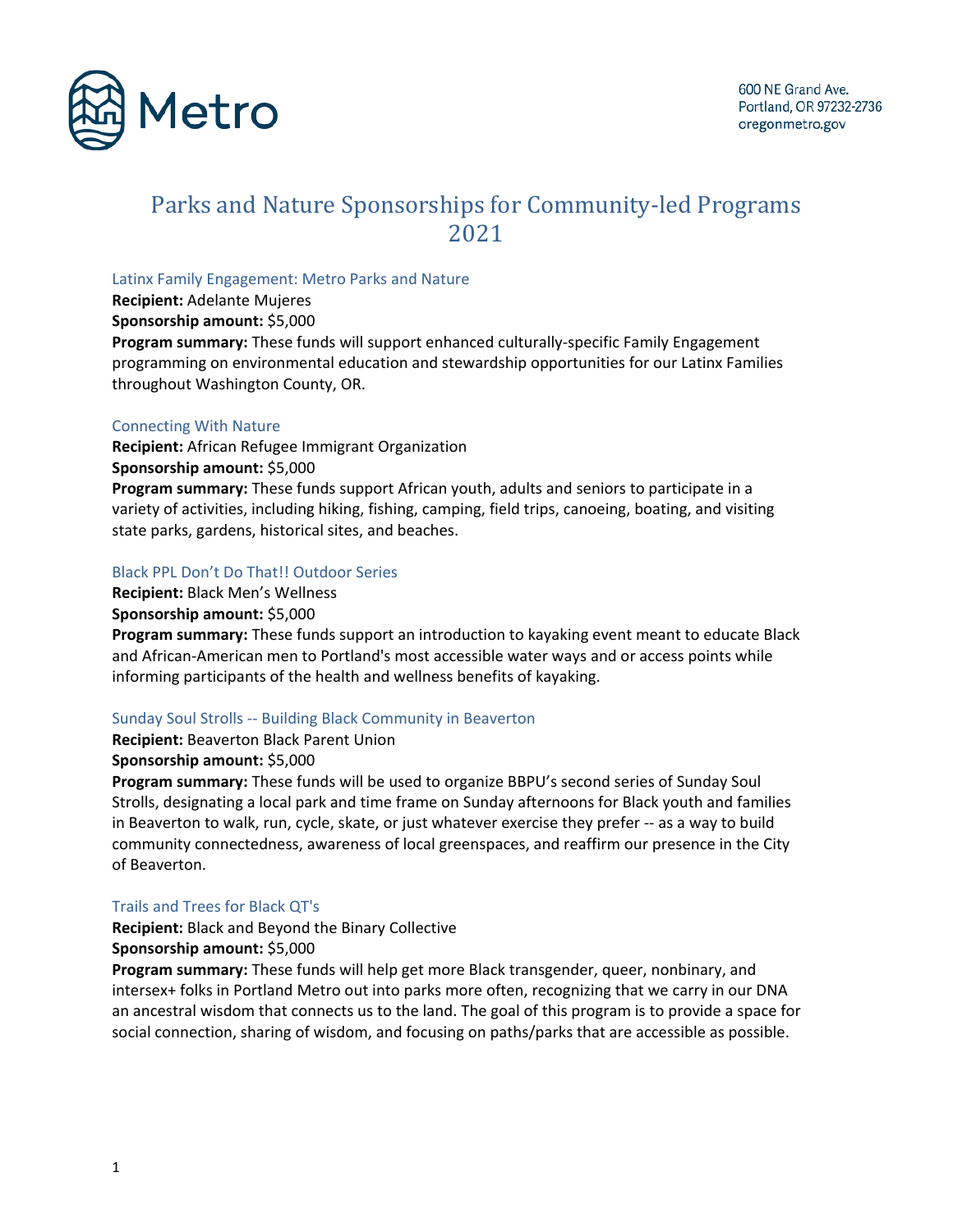

## Multigenerational Land Cultivation at Chehalem Ridge

**Recipient:** Centro Cultural del Condado de Washington **Sponsorship amount:** \$5000

**Program summary:** These funds will be used to host two events where 28 youth and seniors will learn about the way colonization has shaped the landscape of Chehalem Ridge, discuss the effects today, and plant native ferns, shrubs and trees.

## Support for Cultural Education and Healing

**Recipient:** Earth Generations Council

**Sponsorship amount:** \$5,000

**Program summary:** These two annual cultural camps promote the cultural education of indigenous peoples necessary for understanding and practicing the ceremonies: the traditional cultural milestones that structure life from childhood to elder status.

## Gardening with BIPOC Communities

**Recipient:** Growing Gardens **Sponsorship amount:** \$4,600

**Program summary:** These funds will help establish multigenerational gardening experience and expertise within BIPOC and low-income communities. Home Gardens provides three years of gardening mentorship, including workshops, equipment and supplies, and support in building community-based leadership through connections to a neighborhood network of gardeners.

## Hidaya Women's Hiking project

**Recipient:** Hidaya Women's Hiking Group **Sponsorship amount:** \$5,000 **Program summary:** This program will train Black and Indigenous people of color community members for intermediate backpacking, including first responder training and compensation for hike leaders from within the community.

#### PDX BIPOC Archery Experience

**Recipient:** Hunters of Color **Sponsorship amount:** \$5,000

**Program summary:** This two-part archery series consists of classes on the history of and introduction to archery, bowmaking with Indigenous bow maker Joshua Hood of Modoc Bows, and facilitated conversation about the outdoors as healing space, in order to facilitate connection to nature and reclaim ancestral and cultural heritages in affordable, accessible settings.

## I'm Hooked Inc Outdoor Recreation Adoption Model: Connecting BIPOC Youth with Nature and Fostering a Sense of Stewardship.

## **Recipient:** I'm Hooked Inc

## **Sponsorship amount:** \$5,000

**Program summary:** These funds will support a series of outdoor fishing events for youth alongside a training event for program stakeholders to build a coalition of partners and staff to serve as role models within the program.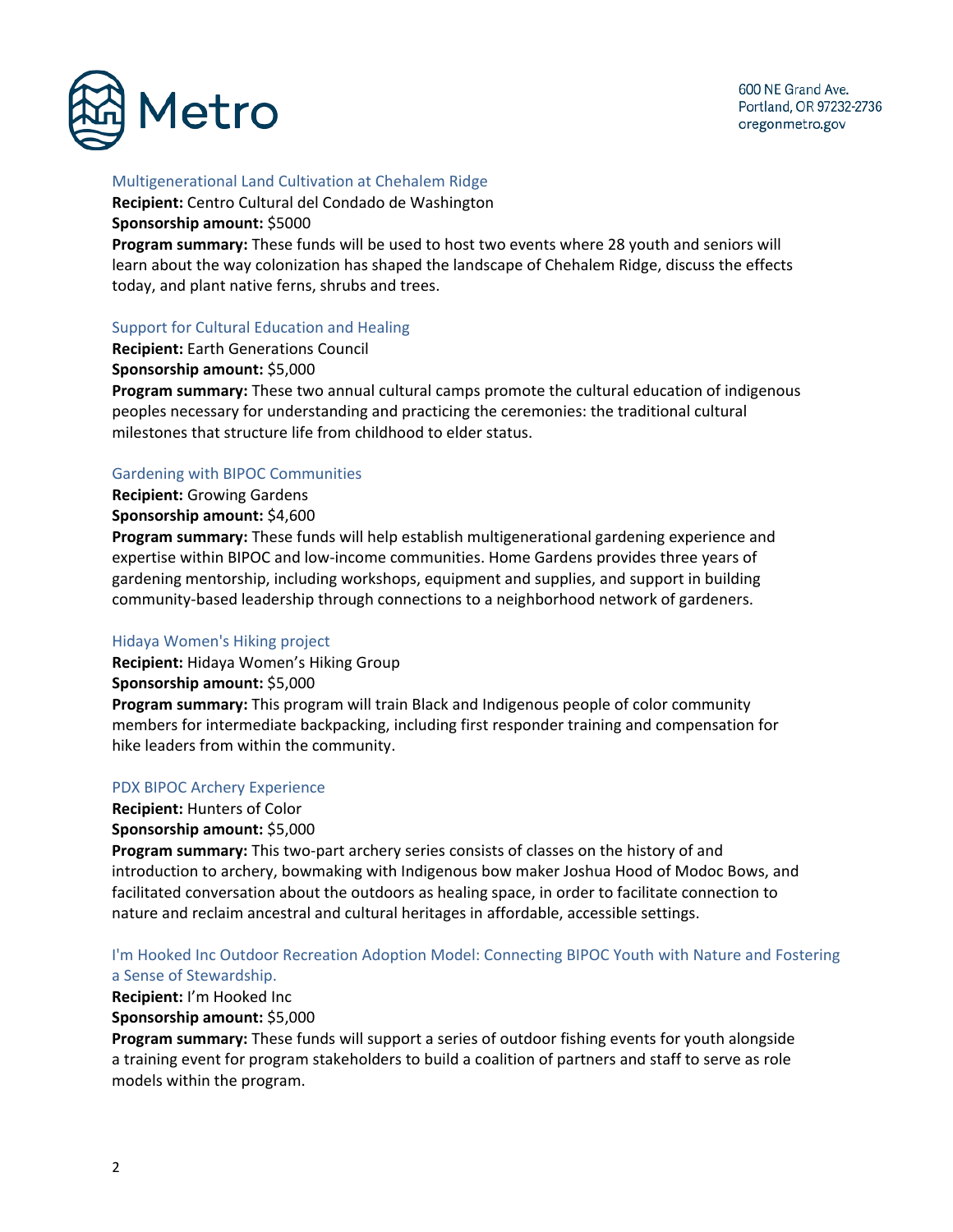

#### MANA

**Recipient:** Ka ʻAha Lahui O ʻOlekona Hawaiian Civic Club of Oregon and SW Washington **Sponsorship amount:** \$5,000

**Program summary:** MANA is a program that will focus on cultural education through art, history, and food sovereignty. Our program is committed to creating sustainable cultural food supplies to our NHPI communities through creation of a cultural garden.

#### Latino Network: Education Access

**Recipient:** Latino Network **Sponsorship amount:** \$5,000 **Program summary:** These funds will provide gardening equipment, backpacking gear, food, and other supplies to educational access programs for middle school and high school aged youth.

#### Nature Youth Leadership Program

**Recipient:** NAACP Portland, Branch 1120B - Environmental Justice Committee **Sponsorship amount:** \$5,000 **Program summary:** This program facilitates nature excursions in Metro Parks, led by BIPOC youth leaders. In the second year of this "train the trainer" leadership program, youth leaders will be trained with Metro staff and NAACP volunteers and then lead community members for nature excursions.

#### Kayaking with Columbia Slough Watershed Council

**Recipient:** Outdoor Afro **Sponsorship amount:** \$2,692

**Program summary:** This programming will allow members of all levels to try out kayaking through a paddle down the Smith and Bybee Wetlands natural Area and Whitaker Ponds, while also building community with each other.

#### Outdoor Black Flame Yin Yoga

#### **Recipient:** Outdoor Afro

#### **Sponsorship amount:** \$1,600

**Program summary:** This sponsorship will introduce Outdoor Afro Portland members to the many benefits of practicing yoga outdoors which include: aligning with nature by incorporating the living entity that is earth and all its changes that add to the practice, developing inner strength and stability, improving skill and muscles for balance, and increasing inner proprioception skills.

#### Outdoor Afro Par and Away Golf Series

**Recipient:** Outdoor Afro

#### **Sponsorship amount:** \$5,000

**Program summary:** Based on requests for beginner gold lessons from Outdoor Afro Portland membership, this program will provide a series of gold lessons and history of Black gold to interested beginners, to uncover and amplify the historical and ongoing contributions of Black people in the outdoors in different ways and spaces.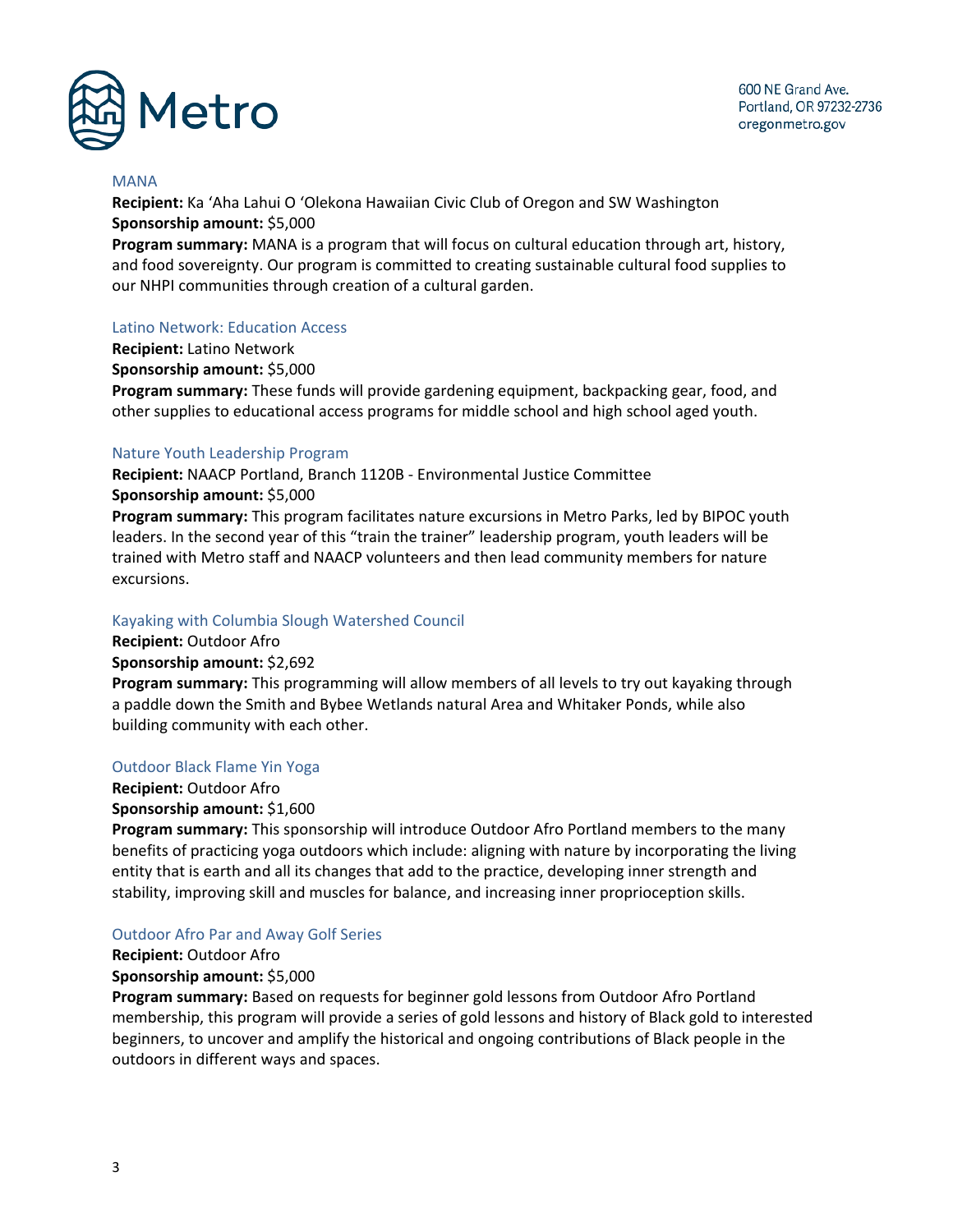

## Outdoor Afro Full Moon Snowshoe Adventure

**Recipient:** Outdoor Afro

## **Sponsorship amount:** \$3,300

**Program summary:** This program will give support attendees to experience the serenity of a snowy winter wonderland by moonlight with a small group of intrepid, fellow BIPOC adventurers! Guides will lead attendees on moon-lit trails blanketed by snow and teach them fun snowshoeing tips and techniques, including how to remain safe and comfortable as they experience the winter world in a whole new light.

## Outdoor Afro Glamping Trip to Silver Falls State Park

**Recipient:** Outdoor Afro

#### **Sponsorship amount:** \$4,868

**Program summary:** These funds will support a weekend event at the beautiful Silver Falls State Park, preceded by an introduction to camping for beginners, with the overall goal of creating welcoming environments for Black campers.

## PDX Climbers of Color Outdoor sessions

**Recipient:** PDX Climbers of Color

**Sponsorship amount:** \$5,000

**Program summary:** This program will be in collaboration with Everybody Climbs to provide guided outdoor climbing classes to BIPOC with the understanding that these classes are typically very expensive and act as a barrier to diversity in the outdoors.

## Birding and Forest Bathing at Metro Parks

**Recipient:** People of Color Outdoors

**Sponsorship amount:** \$5,000

**Program summary:** These funds will support walks and hikes at various Metro properties led by BIPOC hike leaders trained in forest bathing and mindfulness techniques and how to lead birding outings. Many of the hikes will also include opportunities to share a meal for storytelling, local history, cultural relevance to the space, book readings, singing, and art projects.

## Afro-Ecology Knotty x Nature Community Learning Series

**Recipient:** Portland African American Leadership Forum (PAALF) **Sponsorship amount:** \$5,000

**Program summary:** This series of Black Nature events for Black communities, who traditionally lack access to parks and nature, Series will take our Black communities on a journey through interactive community engagement, educational opportunities, and dynamic hikes with Black experts in the field.

## Portland POC Hikes Backpacking/Camping/Hiking Support

**Recipient:** Portland POC Hikes

**Sponsorship amount:** \$5,000

**Program summary:** These funds will support outdoor backpacking, hiking, and camping activities in the Portland area.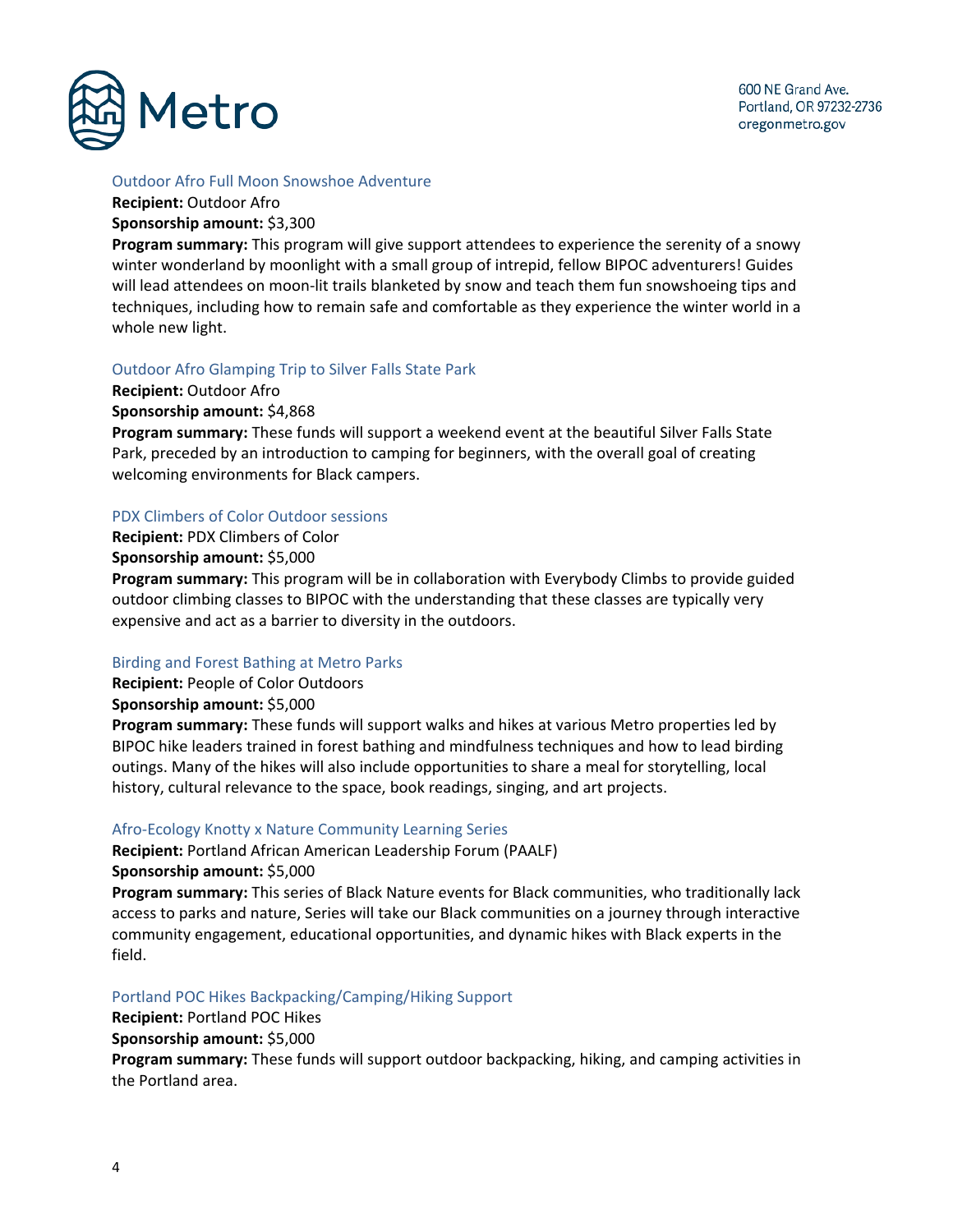



#### Nature in Focus

**Recipient:** Rose CDC **Sponsorship amount:** \$3,000

**Program summary:** This program will support BIPOC youth to participate in a photography project that will access six different natural areas combining nature education and art direction to produce an installation at Rose's Woody Guthrie Place.

## Atabey Medicine BIPOC Apprenticeship Program

**Recipient:** Seed and Thistle Apothecary

## **Sponsorship amount:** \$5,000

**Program summary:** This program provides opportunities for Queer, Trans, Immigrant BIPOC communities to decolonize wellness by remembering and practicing healing with plant medicine in relationship to the land, traditional food ways, our bodies and to each other. We do this through outdoor excursions in nature connecting to particular native plants and trees as well as cultivated ones and through classes all taught by QTIBIPOC. We also share in seasonal ceremonies with the land that draw upon each of our ancestral traditions and lineages.

## Oregon Nature Discovery

**Recipient:** Togo Community Organization of Oregon (TOGO CORE) **Sponsorship amount:** \$4,700 **Program summary:** These funds will be used to connect our community to nature through interactive activities, including tree planting, hiking, bird seeing, and outside meditation.

## BIPOC R3 (Relax, Relate, Release) Camping Retreat

**Recipient:** Transformative Living Community International

**Sponsorship amount:** \$5,000

**Program summary:** This event will offer a free four-day/three night camping retreat to facilitate opportunities for BIPOC folx to be together in community, appreciating the connection with nature and with one another, and will include art, guided nature hikes, outdoor cooking lessons, and archery.

## Voz's Health and Wellness Initiative

**Recipient:** Voz Workers Rights and Education Project **Sponsorship amount:** \$5,000 **Program summary:** This program advances mental health and self care of day laborers, domestic workers, and Voz staff through outdoor healing activities.

## Youth Ecology Spring Elective

**Recipient:** Wild Diversity **Sponsorship amount:** \$5,000

**Program summary:** This program will support middle school students in after school electives all about to the outdoors and ecology, offering new and exciting opportunities to after school programing to expand the vision students see of their futures.